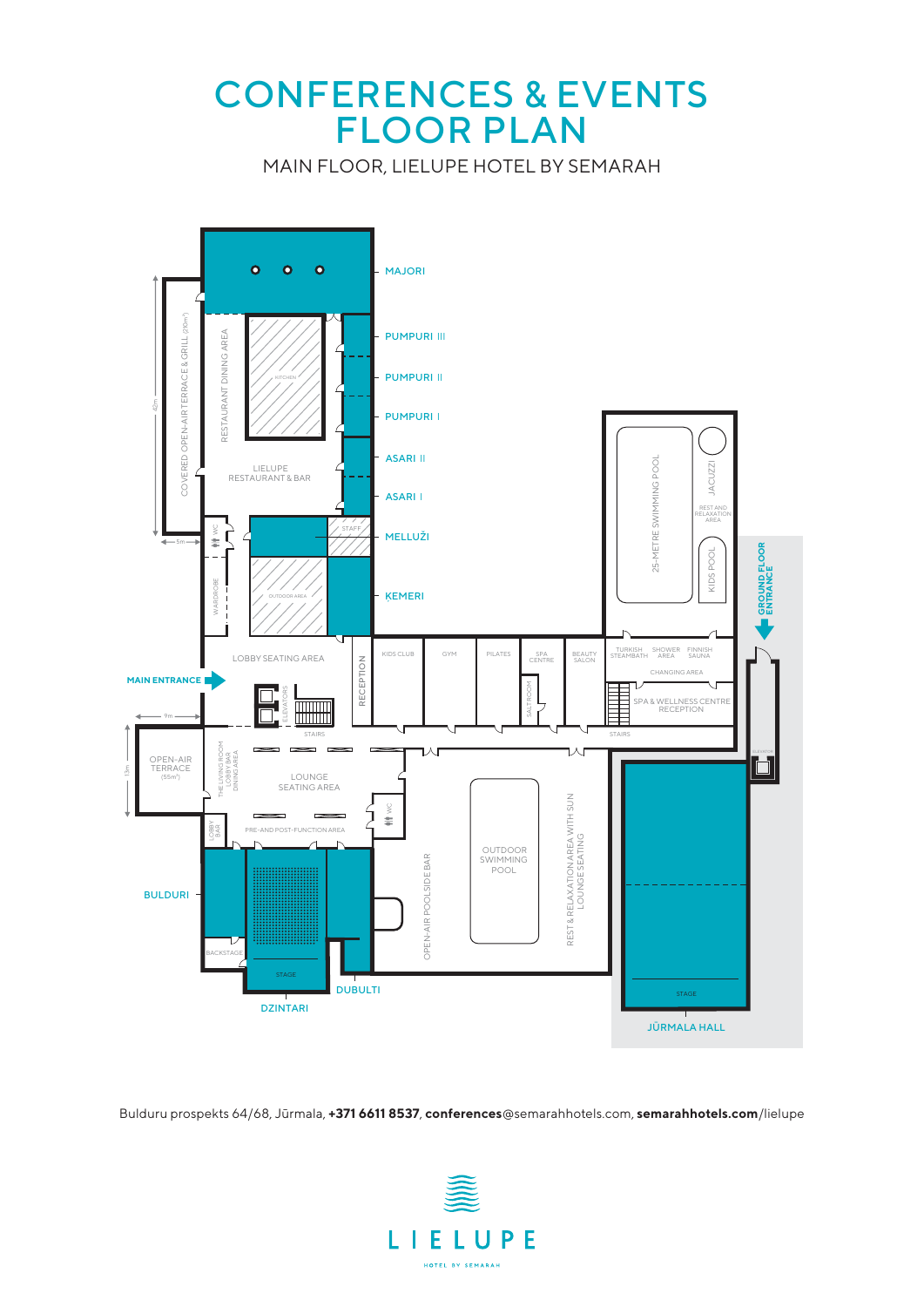# JŪRMALA HALL

#### VENUE DETAILS

Impressive rectangular space with contemporary décor delights with modern design elements and large windows on both sides, the Jūrmala Hall is our modern interpretation of a grand European ballroom. An operable partition system can divide the room in half, providing complete flexibility and versatility in event design for up to 450 guests. Your special event will unfold magically beneath ultra-high ceilings with one of the most technologically advanced audiovisual systems, lighting, and sophisticated staging capabilities of its kind in Jūrmala.



#### **INCLUDED:**

- Complete Event Consultation and Support
- Welcome Display
- **Video Capabilities (Projector and Screen)** Main Projector – Optoma® Wu1500 Screen – 700 x 438 Side Projectors – Optoma® Wu416 Screen – 305 x 229
- Audio Capabilities (Built-In Speaker System) Front Active Speaker – Electro-Voice® ELX112P Active Subwoofers – Electro-Voice ® ELX118P Retention Speakers – Electro-Voice ® Zx1 Digital Sound System Processor – Electro-Voice® DC-One Audio Amplifier – Electro-Voice® Pa4150 Tablet-Controlled Digital Mixer – Behringer® X Air Xr16 Microphone System – 8 Microphones and 8 Instrumental Wireless Headset System – Sennheiser® XSW 52 Wireless Presentation Set –Sennheiser® XSW 12 Wireless Voice/Vocal Set – Sennheiser® XSW 65
- $-$  Lighting Capabilities Control Panel – Lenovo® 7 Tablet Lighting Controlling System – ArtNET® White Stage Lighting – LED Par 64 RGBW Lighting – LED Par 64 RGB DMX
- $\overline{\phantom{a}}$  Flip-Chart and Markers
- $\overline{\phantom{a}}$  Notepads and Pens
- **Wireless Internet Access**
- Water

#### ROOM CAPACITY (PERSONS) The COMBINIST ROOM DIMENSIONS

| $\dddot{0}$ $\dddot{0}$ .<br><b>BANQUET</b> | 壽<br><b>CLASSROOM</b> | e a componente de la componente de la componente de la componente de la componente de la componente de la compo<br>De la componente de la componente de la componente de la componente de la componente de la componente de la co<br><b>BOARDROOM</b> | 1.1.1.1.1<br>ծաամ<br>U-SHAPE | $\mathbb{R}^3$<br><b>RECEPTION</b> | <b>WW</b><br><b>THEATRE</b> | AREA $(m2)$ | SIZE(m) | HEIGHT(m) | <b>NATURAL</b><br><b>LIGHTING</b> |
|---------------------------------------------|-----------------------|-------------------------------------------------------------------------------------------------------------------------------------------------------------------------------------------------------------------------------------------------------|------------------------------|------------------------------------|-----------------------------|-------------|---------|-----------|-----------------------------------|
| 350                                         | 200                   | 100                                                                                                                                                                                                                                                   | 100                          | 450                                | 750                         | 544         | 17x32   | 5,8       | Yes                               |

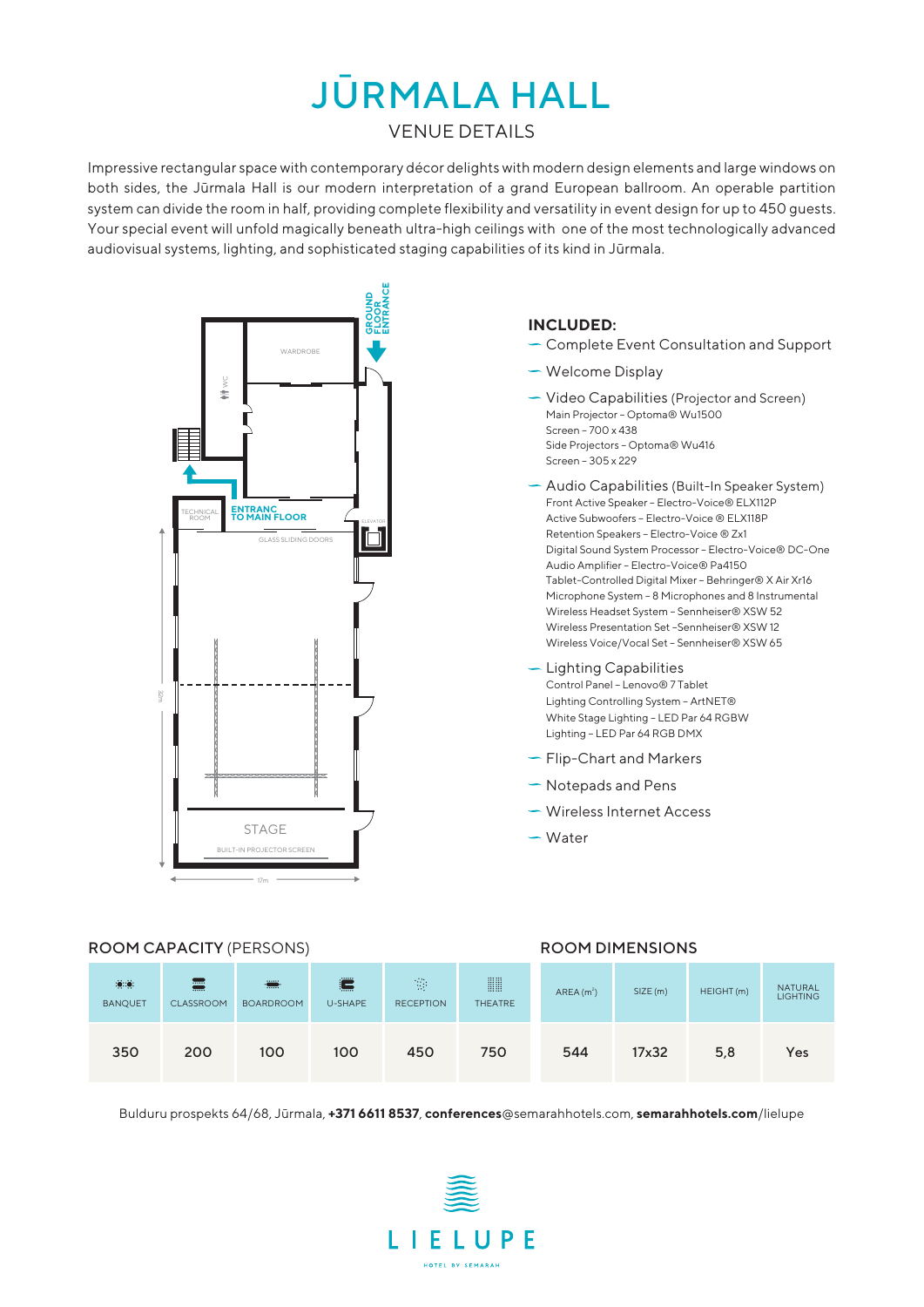### DZINTARI

#### AUDITORIUM DETAILS

The largest, one-of-a-kind auditorium in Jūrmala, with a total event space for up to 285 participants. Featuring state-of-theart audiovisual technologies, including a high-end projector to ensure picture-perfect image quality, a sound reinforcement system that resonates speech sound of the highest quality and an ultra-high ceiling. The Dzintari auditorium is the ideal location for corporate gatherings, school, university and other ceremonies, musical events and concerts.

#### **INCLUDED:**

- **Complete Event Consultation and Support**
- Welcome Display
- Video Capabilities (Projector and Screen) Panasonic PT-DX100EK, 1024 x 768, 10000 lm / INPUT: HDMI, VGA
- Audio Capabilities (Built-In Speaker System) Electro Voice 2000W / INPUT: XLR
- Flip-Chart and Markers
- Notepads and Pens
- Wireless Internet Access
- Water



#### ROOM CAPACITY (PERSONS) ROOM DIMENSIONS

| $\mathbf{0}$<br><b>BANQUET</b> | 壽<br>CLASSROOM               | <b>THE</b><br><b>BOARDROOM</b> | <br>E —<br>e e concel<br>U-SHAPE | $\mathcal{C}_{\mathcal{A}}$<br><b>RECEPTION</b> | <b>WH</b><br><b>THEATRE</b> | AREA(m <sup>2</sup> ) | SIZE (m) | HEIGHT (m) | <b>NATURAL</b><br><b>LIGHTING</b> |
|--------------------------------|------------------------------|--------------------------------|----------------------------------|-------------------------------------------------|-----------------------------|-----------------------|----------|------------|-----------------------------------|
| $\overline{\phantom{0}}$       | $\qquad \qquad \blacksquare$ | $\overline{\phantom{0}}$       | $\overline{\phantom{0}}$         | $\qquad \qquad -$                               | 285                         | 240                   | 20x12    | 5          | <b>No</b>                         |

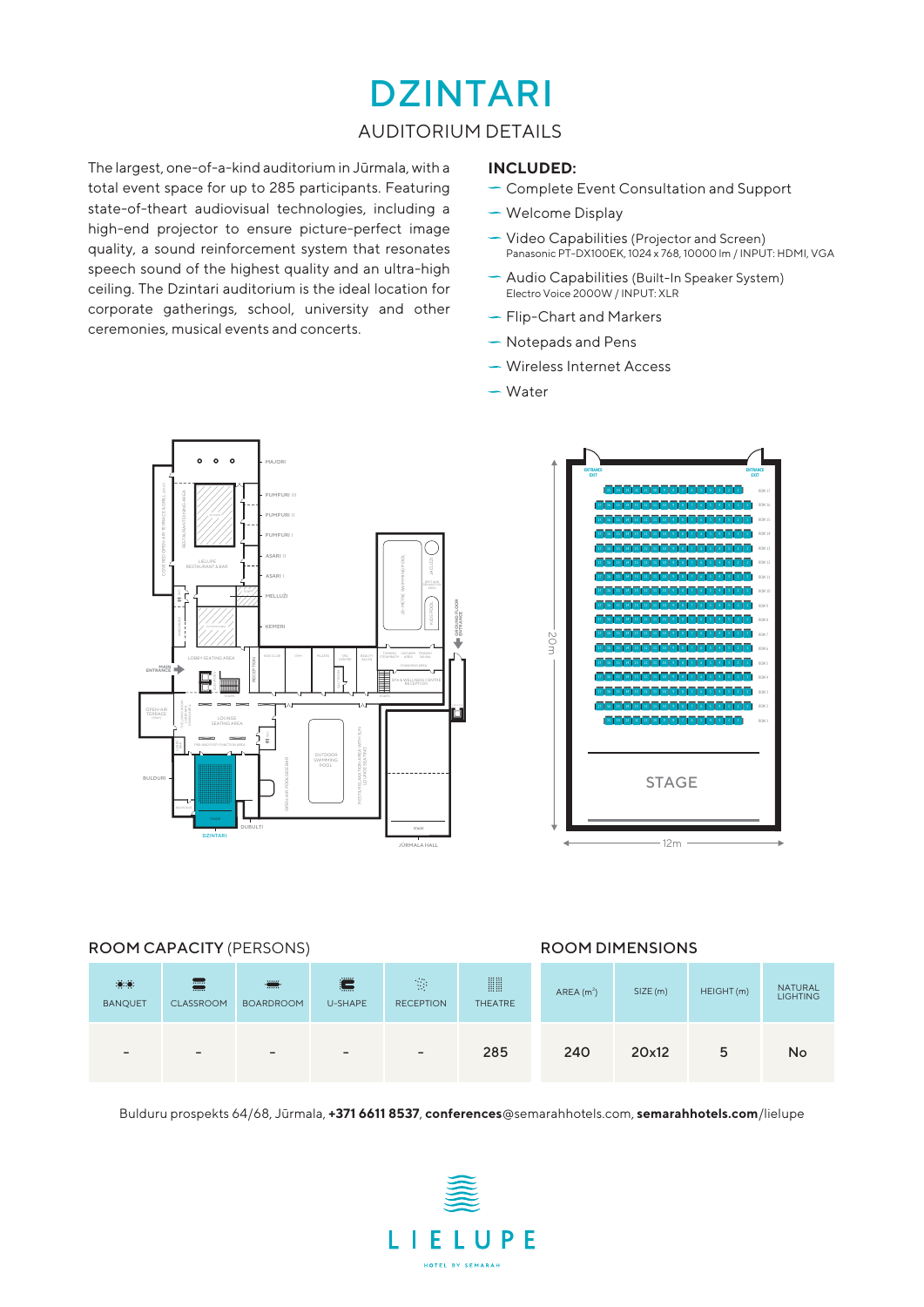## PANORĀMA

#### EVENT ROOM DETAILS

The hotel's rooftop venue on the tenth-floor is flooded with natural light and displays floor-to-ceiling panoramic windows, highlighting the beautiful views overlooking the Baltic Sea and pine treetops of Jūrmala. The private and ultra-spacious outdoor terrace truly takes your breath away with a gentle, ionized seaside breeze, the calming sway of aromatic pine trees and every splendorous sunset entice your senses. Room seating and tables will be set according to your request.



#### ROOM CAPACITY (PERSONS) ROOM DIMENSIONS

| $\mathbf{0}$<br><b>BANQUET</b> | 畺<br><b>CLASSROOM</b> | e de la provincia de la contección de la contecidad de la contección de la contección de la contección de la contección de la contección de la contección de la contección de la contección de la contección de la contección<br><b>BOARDROOM</b> | 100000<br>hamat 1<br>U-SHAPE | $\mathcal{O}_{\mathcal{A}}$<br><b>RECEPTION</b> | <b>WH</b><br><b>THEATRE</b> | AREA(m <sup>2</sup> ) | SIZE (m)  | HEIGHT(m) | <b>NATURAL</b><br><b>LIGHTING</b> |
|--------------------------------|-----------------------|---------------------------------------------------------------------------------------------------------------------------------------------------------------------------------------------------------------------------------------------------|------------------------------|-------------------------------------------------|-----------------------------|-----------------------|-----------|-----------|-----------------------------------|
| 60                             | 60                    | 40                                                                                                                                                                                                                                                | 50                           | 100                                             | 120                         | 160                   | 15,5x10,5 | 2,5       | Yes                               |

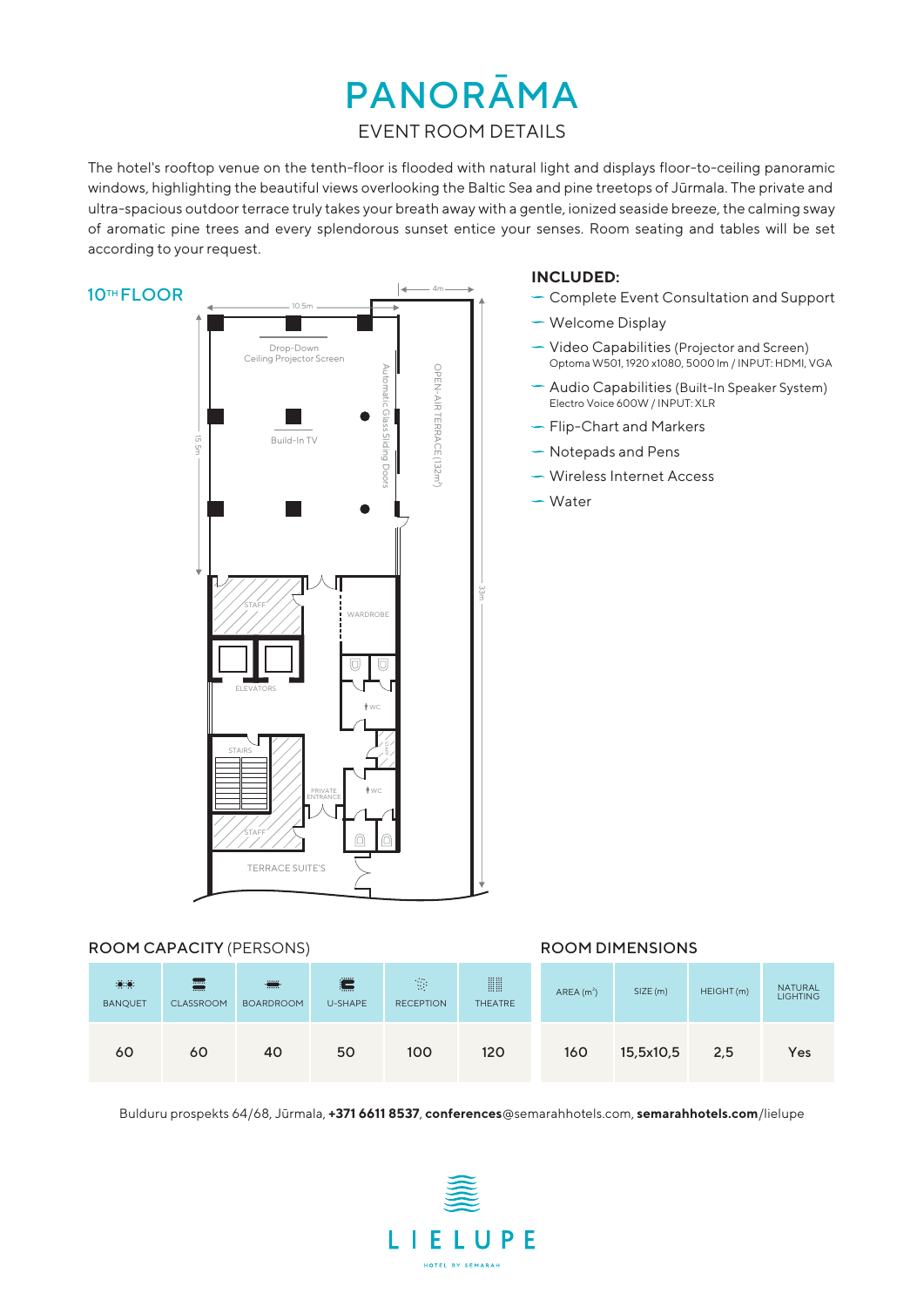### MAJORI BANQUET ROOM DETAILS

Reflects a warm, inviting ambience situated away from the hotels main public areas, creating a feeling of privacy, opens up to an ultra-spacious covered open-air terrace and grill. Can comfortably accommodate up to 150 guests banquet-style and features a dramatic oversized bubble pendant lighting décor providing an elegant glow for your special occasion both day and night. Banquet room Majori is the ideal location for glamorous weddings, pre-function cocktails, welcome receptions, gala parties, celebrations and stylish corporate functions. Room seating and tables will be set according to your request.

#### **INCLUDED:**

- Complete Event Consultation and Support
- Welcome Display
- Video Capabilities (Projector and Screen) Mitsubishi XD700U, 1024 x 768, 4300 lm / INPUT: HDMI, VGA
- Audio Capabilities (Built-In Speaker System) Audac 800W / INPUT: RCA, MICROPHONE: XLR
- ← Flip-Chart and Markers
- $\sim$  Notepads and Pens
- Wireless Internet Access
- Water



#### ROOM CAPACITY (PERSONS) ROOM DIMENSIONS

| $\dddot{\bullet}$ : $\ddot{\bullet}$ :<br><b>BANQUET</b> | <b></b><br><b></b><br><b>CLASSROOM</b> | <b>THE</b><br><b>BOARDROOM</b> | 100000<br>١ş<br>U-SHAPE | $\mathcal{P}_\mathrm{c}$<br><b>RECEPTION</b> | <b>WW</b><br><b>THEATRE</b> | AREA(m <sup>2</sup> ) | SIZE (m) | HEIGHT(m) | <b>NATURAL</b><br><b>LIGHTING</b> |
|----------------------------------------------------------|----------------------------------------|--------------------------------|-------------------------|----------------------------------------------|-----------------------------|-----------------------|----------|-----------|-----------------------------------|
| 150                                                      | 100                                    | 60                             | 60                      | 200                                          | 250                         | 288                   | 24x12    | 4         | Yes                               |

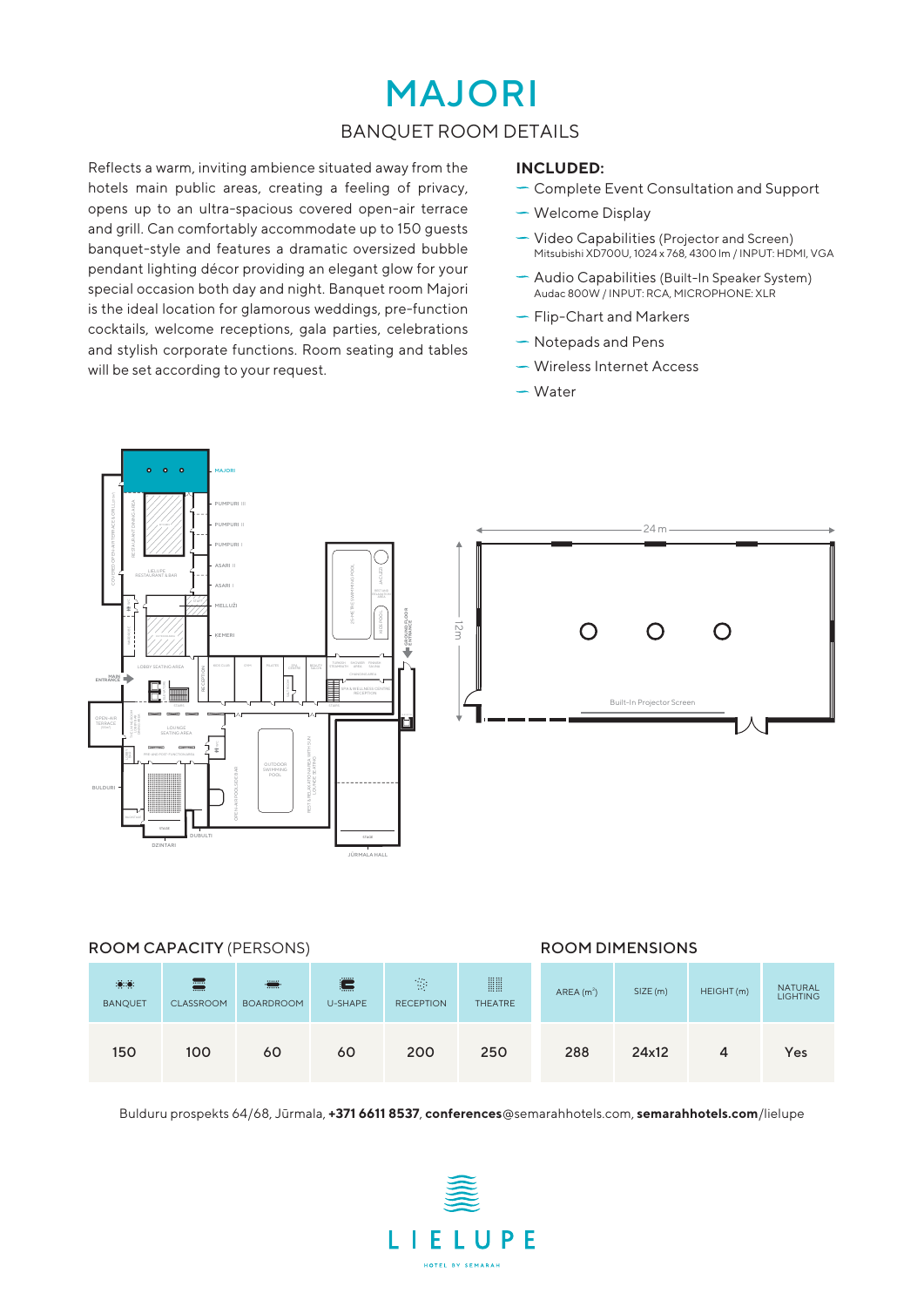## BULDURI, DUBULTI, ĶEMERI, MELLUŽI

ROOM DETAILS

One of the largest meeting spaces, perfect for all-day meetings. Chic, simple décor allows complete versatility in event design – minimizing distractions and enhancing productivity. Located next to a spacious lobby lounge, making it extremely convenient for networking during coffee breaks and pre/post functions. Room seating and tables will be set according to your request.



#### **INCLUDED:**

- Complete Event Consultation and Support
- Welcome Display
- Video Capabilities (Projector and Screen) Mitsubishi XD700U, 1024 x 768, 4300 lm / INPUT: HDMI, VGA DUBULTI: Optoma W501, 1920 x 1080, 5000 lm / INPUT: HDMI, VGA
- Audio Capabilities (Built-In Speaker System) Audac 160W / INPUT: RCA, MICROPHONE: XLR DUBULTI: Taga TCV100R 300W / INPUT: XLR
- Flip-Chart and Markers
- $\sim$  Notepads and Pens
- Wireless Internet Access
- Water



#### ROOM CAPACITY (PERSONS) ROOM DIMENSIONS

|                | : 0: 0:<br>CABARET | 壽<br>CLASSROOM | ÷<br><b>BOARDROOM</b> | Ë<br>U-SHAPE | $\mathcal{O}_{\mathcal{A}}$<br><b>RECEPTION</b> | <b>WW</b><br><b>THEATRE</b> | AREA(m <sup>2</sup> ) | SIZE (m) | HEIGHT (m) | <b>NATURAL</b><br><b>LIGHTING</b> |
|----------------|--------------------|----------------|-----------------------|--------------|-------------------------------------------------|-----------------------------|-----------------------|----------|------------|-----------------------------------|
| <b>BULDURI</b> | 32                 | 40             | 30                    | 32           | 50                                              | 70                          | 72                    | 12x6     | 3          | Yes                               |
| <b>DUBULTI</b> | 32                 | 40             | 30                    | 32           | 50                                              | 70                          | 72                    | 12x6     | 3          | Yes                               |
| <b>KEMERI</b>  | 32 <sup>2</sup>    | 40             | 30                    | 32           | 50                                              | 70                          | 72                    | 12x6     | 3          | Yes                               |
| MELLUŽI        | 32                 | 40             | 30                    | 32           | 50                                              | 70                          | 72                    | 12x6     | 3          | Yes                               |

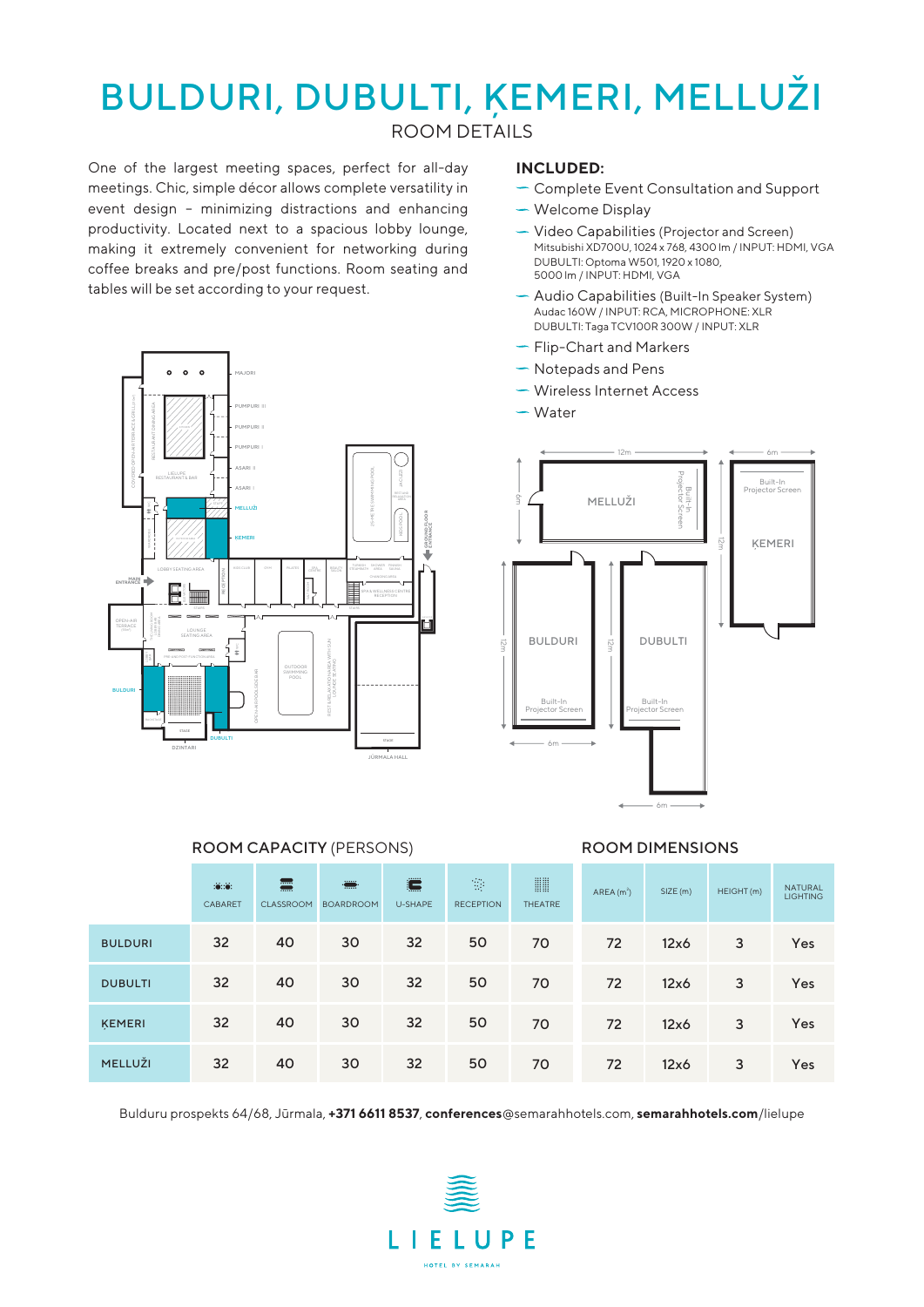### PUMPURI I, PUMPURI II, PUMPURI III

ROOM DETAILS

Sleek meeting rooms on the first floor are divisible into two or three separate spaces flexible to accommodate smaller functions or to host simultaneous events for your group. The rooms display a full wall of floor-to-ceiling windows overlooking the courtyard. Room seating and tables will be set according to your request.

#### **INCLUDED:**

- Complete Event Consultation and Support
- Welcome Display
- Video Capabilities (Projector and Screen) Mitsubishi XD700U, 1024 x 768, 4300 lm / INPUT: HDMI, VGA PUMPURI II: Mobile Projector 1024 x 768/ INPUT: HDMI, VGA
- Audio Capabilities (Built-In Speaker System) Audac 120W / INPUT: RCA, MICROPHONE: XLR
- Flip-Chart and Markers
- $\sim$  Notepads and Pens
- Wireless Internet Access
- Water



|                       | $\dddot{\bullet}$ : $\dddot{\bullet}$ :<br>CABARET | $\blacksquare$<br>$\blacksquare$<br>CLASSROOM | ÷<br><b>BOARDROOM</b> | $\blacksquare$<br>U-SHAPE | $\mathcal{O}_{\mathcal{A}}$<br><b>RECEPTION</b> | <b>WW</b><br><b>THEATRE</b> | AREA $(m2)$ | SIZE(m)     | HEIGHT(m) | <b>NATURAL</b><br><b>LIGHTING</b> |
|-----------------------|----------------------------------------------------|-----------------------------------------------|-----------------------|---------------------------|-------------------------------------------------|-----------------------------|-------------|-------------|-----------|-----------------------------------|
| <b>PUMPURII</b>       | 8                                                  | 12                                            | 10 <sup>2</sup>       | 14                        | 15                                              | 20                          | 24          | 6x4         | 3         | Yes                               |
| <b>PUMPURIII</b>      | 8                                                  | 12                                            | 10                    | 14                        | 15                                              | 20                          | 24          | 6x4         | 3         | Yes                               |
| <b>PUMPURI III</b>    | 8                                                  | 12                                            | 10 <sup>2</sup>       | 14                        | 15                                              | 20                          | 24          | 6x4         | 3         | Yes                               |
| <b>PUMPURI I+II</b>   | 16                                                 | 24                                            | 24                    | 20                        | 30                                              | 40                          | 48          | $12\times4$ | 3         | Yes                               |
| <b>PUMPURI II+III</b> | 16                                                 | 24                                            | 24                    | 20                        | 30                                              | 40                          | 48          | $12\times4$ | 3         | Yes                               |
| PUMPURI I+II+III      | 24                                                 | 36                                            | 32                    | 30                        | 50                                              | 60                          | 72          | 18x4        | 3         | Yes                               |

Bulduru prospekts 64/68, Jūrmala, **+371 6611 8537**, **conferences**@semarahhotels.com, **semarahhotels.com**/lielupe





#### ROOM CAPACITY (PERSONS) ROOM DIMENSIONS